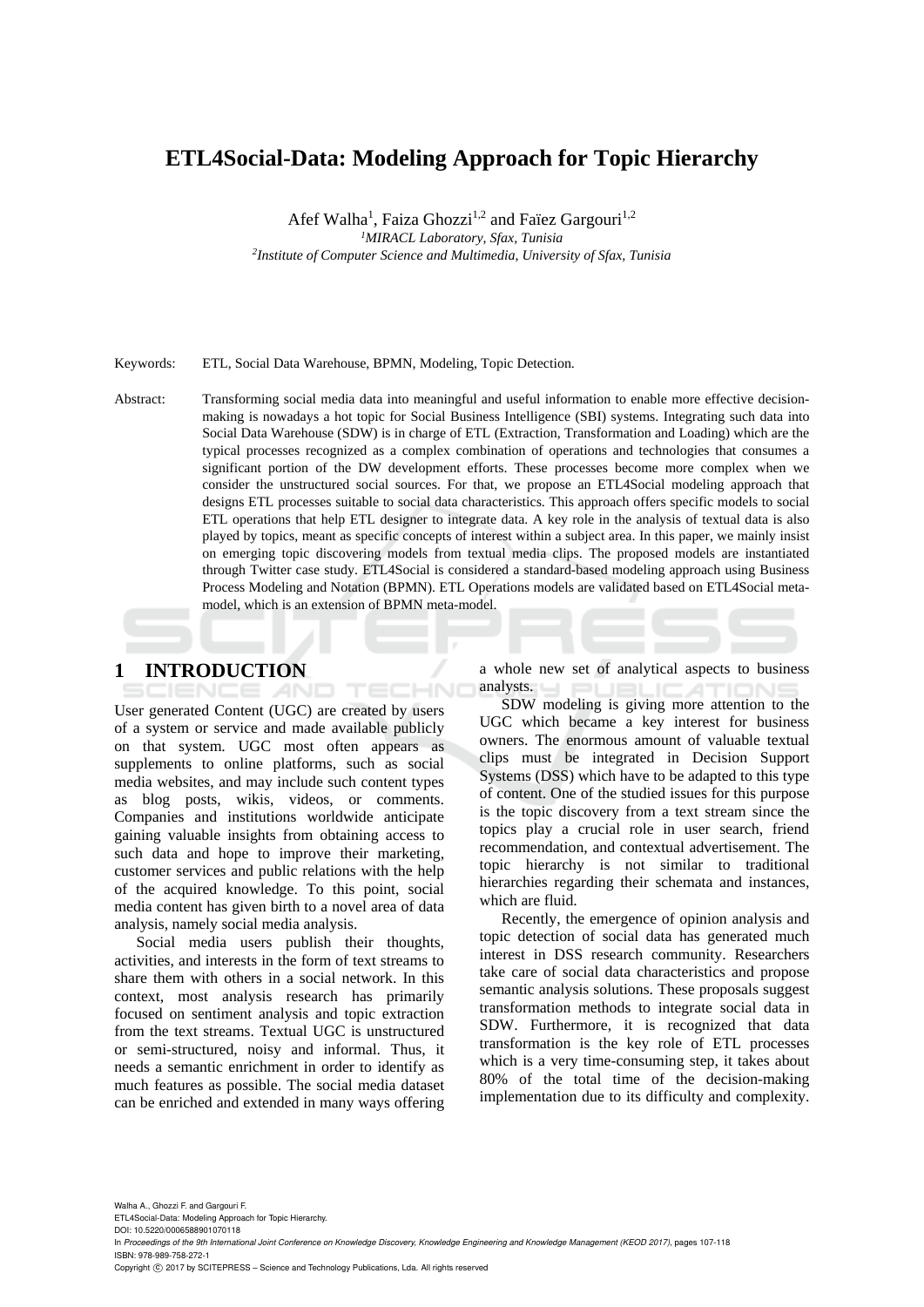Despite that, researchers did not propose a modeling of ETL processes covering social data.

The design and the implementation of an ETL process usually involve the development of very complex tasks imposing high levels of interaction with a vast majority of the components of DW system. Our study is motivated by the fact that the existing ETL modeling approaches didn't cover social activities. This step is complex because Social ETL (S-ETL) modeling is not limited to standard operations (e.g. location detection, time detection), but it integrates semantic processing operations (e.g. topic discovering, sentiment analysis). The difficulty with semantic operations is caused by the dynamicity of social sources and SDW schemas. We propose for that a conceptual modeling approach. called ETL4Social which deals with the complexity of ETL processes in social environment. The main objective of this paper is the design of S-ETL operations including extraction, transformation and loading processes. ETL4Social is considered a standard-based approach because conceptual modeling is based on ETL4Social meta-model which extends BPMN meta-model. The proposed models are instantiated on Twitter social case study to be validated.

The remainder of this paper is organized as follows. Section 2 reviews some related works concerning conceptual ETL modeling approaches and social data integration approaches. Section 3 summarises our proposed modeling approach which describes Extraction, Transformation and Loading processes specific to social data. Section 4 details the ETL4Social operation models, which are validated through examples correspondent to Twitter social data. Section 5 presents the meta-model in which we are based to design social operation models. Finally, Section 6 gives a conclusion and some future research perspectives.

#### $\overline{2}$ **RELATED WORKS**

Our work focuses on the design of social ETL processes and the issues that arise when semantic analysis of social data is adopted for ETL4Social modeling. To this end, this section presents a review of recent studies dealing with the conceptual modeling of ETL processes and the integration of social data in SDW.

## $2.1$ **Conceptual Modeling of ETL Processes**

One of the earliest researches on the ETL field was conducted by (Vassiliadis et al., 2002). The authors proposed a modeling approach based on a nonstandard graphical formalism. The special notation devoted to ETL modeling reduces enormously ambiguities for the designer manipulating the graphical symbols. It provides customizable and extensible mechanism so that the designer can enrich it with his particular patterns. Recently, (Petrovic et al., 2016) proposed Domain Specific Languages (DSLs) defining concepts for different aspects including data and control. The activities in ETL process represent the actual data operations (i.e., the data flow), while the control flow represents the execution order of these activities. The aim of DSLs is to provide only a minimal set of domain-specific concepts, with clear and precise semantics, along with a set of strict rules controlling their usage and the way in which they can be composed. Unfortunately, efforts are required to assimilate the non-standard concepts and their graphical symbols.

ETL conceptual modeling approaches have been also proposed based on the Unified Modeling Language (UML). (Trujillo and Luián-Mora, 2003) approach extends the class diagram by new UML profiles to allow modeling of ETL operations. Still, (Trujillo and Luián-Mora, 2003) represents multiple important aspects, such as ETL constraints, filters, and data mapping, as UML notes where no restriction on their content is imposed. Despite the advantage of this approach to offer a decomposition of complex ETL to simple processes, the ETL modeling using class diagram cannot represent control flows or temporal restrictions, etc. In response to this limit, (Muñoz et al., 2008) propose a dynamic modeling based on UML activity diagram, which offer a dynamic aspect considering the execution order of control flows and temporal constraints. This approach proposes a decomposition of ETL processes into simple activities (e.g. aggregation, filter, conversion, etc.). An activity is designed by an UML activity diagram. It is characterized by input and output pin(s), a set of actions and parameters. Using activity diagram offers a visual modeling of complex processes and provides interoperabilities with others schemas. (Muñoz et al., 2010) prove the efficiency of activity diagram in representing dynamic aspects of ETL processes through a set of validation experiments. To this end, (Mallek et al., 2014) adopt the ETL design approach proposed in (Muñoz et al., 2008) to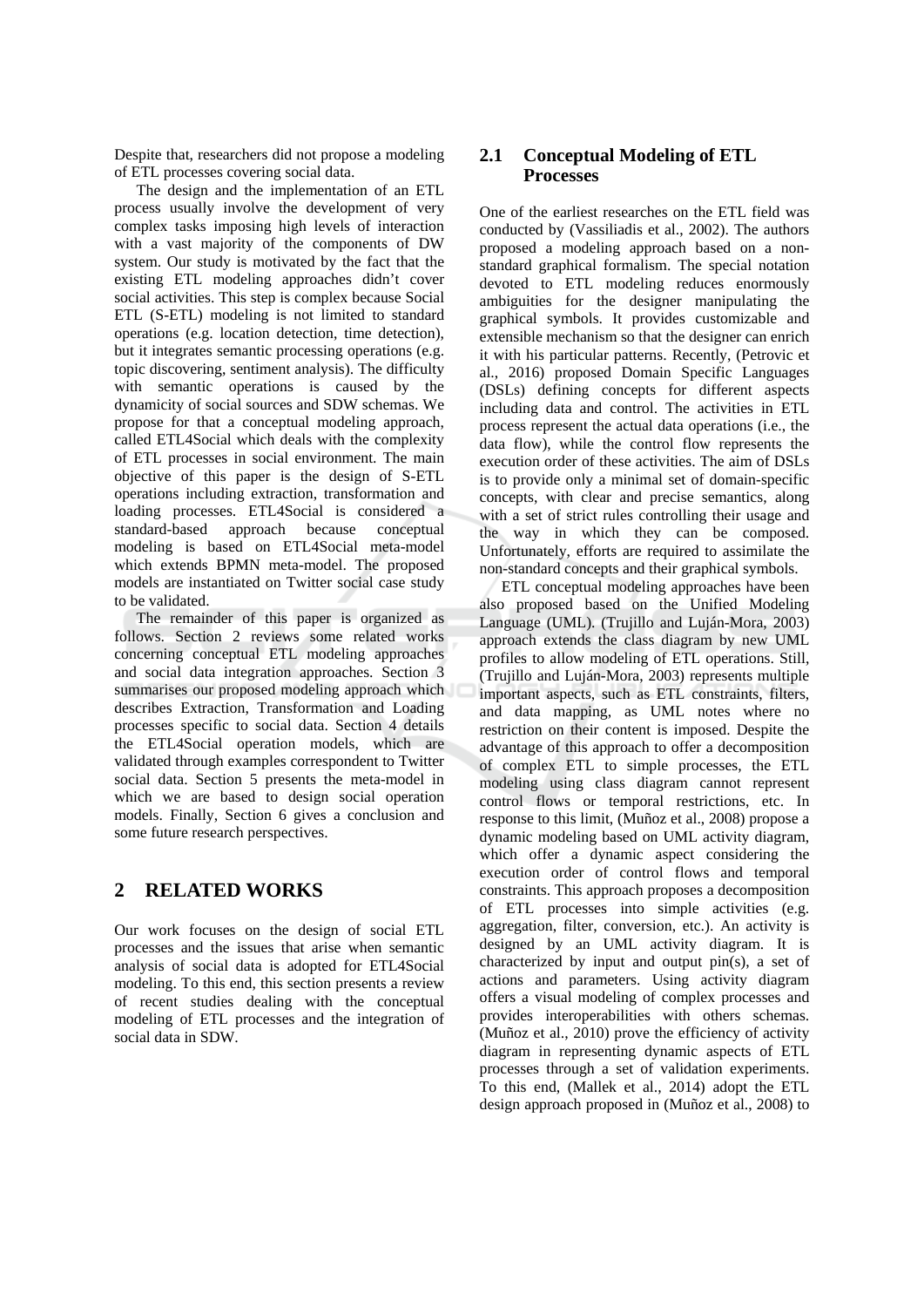deal with web data. The proposed models are extended to be suitable to data available on the web including web logs, web sites and clickstreams, etc. We notice that the mentioned approaches using activity diagram have the following advantages: standard-based, adaptation/extension of UML for ETL modeling, top-down modeling process. In fact, an ETL process is represented as UML packages which enable the ETL process decomposition into different logical units.

Considering an ETL process as a particular type of business process, (El Akkaoui and Zimányi, 2009) and (Wilkinson et al., 2010) have adopted the standard Business Process Model and Notation (BPMN). From the various BPMN symbols, the authors have proposed a customization that allows selecting a subset of graphical constructs (e.g., ETL) palette) for designing ETL processes. For the implementation purpose, the authors have proposed a mapping process from BPMN to Business Process Execution Language (BPEL) which enables the execution of the ETL process. These works were followed by (El Akkaoui et al., 2012), which propose a modeling framework based on a metamodel in the Model Driven Development (MDD) architecture.

For the modeling of ETL process, BPMN notation seems to be a good choice since it can cover a deficit of communication that often occurs between the design and implementation of business process. The ETL modeling solutions based on BPMN standard are rich enough to cover all ETL steps. Otherwise, they are not suitable for social data environments.

### $2.2$ Data Integration in Social Data Warehouse

In the context of SBI, the category of UGC that most significantly contributes to the decision-making process in the broadest variety of application domains is the one coming in the form of textual clips. Clips can either be messages posted on social media (such as twitter, facebook, blogs, and forums). Digging information useful for decision-makers from textual UGC requires first crawling the web to extract the clips related to a subject area, then enriching them in order to emerge opinion information from the raw text. This issue has motivated many researchers to propose semantic enrichment solutions of textual UGC in order to be ready for decision analysis. Recent approaches propose frameworks that transform social network data into meaningful and useful information to enable more effective decision-making. They incorporate these data into the existing MD structures.

The majority of approaches establish mappings between incorporate data and their sources. A recent approach to integrating BI with sentiment data was proposed by (García-Moya et al., 2013) where a corporate DW is enriched with sentiment data from opinion posts. As a result, sentiment and business data can be jointly analyzed by means of OLAP tools. (Berlanga et al., 2015) propose an open and dynamic framework, where data can be linked to external sources on demand. They propose a novel semantic data infrastructure for capturing and publishing sentiment data to enable SBI. It also performs automatic extraction of sentiment data from posts, and their linkage to the infrastructure. As a result, decision makers will be able to incorporate opinion related dimensions in their analysis.

Incorporating social opinion data in SDW modeling require a specific definition and modeling of Extraction, Transformation and Loading processes. Modeling such processes is a hot topic for many researchers that proposed a novel approaches for transforming the social data to SDW. (Rehman et al., 2013) describe the process of transforming the original stream into a set of related multidimensional cubes and demonstrate how the resulting data warehouse can be used for solving a variety of analytical tasks. This approach presents the implementation level based on multi-layered system architecture that focuses on the critical stage of transforming the original stream into a structured multidimensional dataset consisting of measures and dimensions. They also elaborated on various options of enriching the dataset and its structure by means of derivation, data mining, linking to additional sources or using external APIs for detecting new features. (Walha et al., 2016) define a lexicon opinion analysis approach that extracts informal texts expressed in the twitter social network, cleans them and then analyzes them in order to derive their sentiment polarity which is a dimension in SDW. This approach proposed a text mining algorithm, called POLSentiment, based on lexical resources to firstly extract opinion words and emoticons from the textual UGC and then analyse it to assign a polarity.

A key role in the analysis of textual UGC is also played by topics, meant as specific concepts of interest within a subject area. Several studies attempted to discover user's topics of interests from a text stream since the topics play a crucial role in user search, friend recommendation, and contextual advertisement. (Shin et al., 2014) study a problem of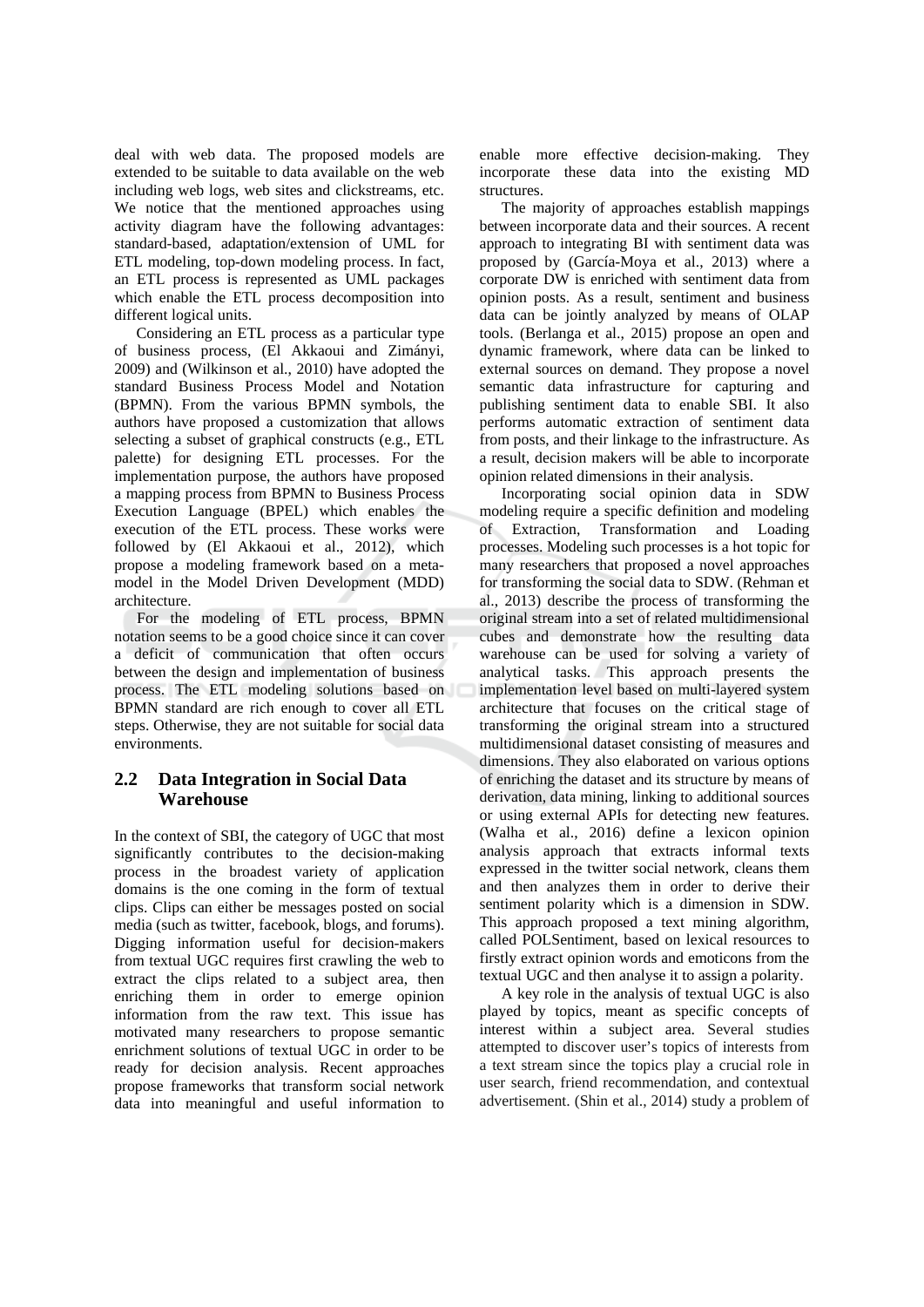detecting the topics of long-term steady interests to a user from a text stream, considering its dynamic and social characteristics, and propose a graph-based topic extraction model. In this model, a topic is represented by a term in a social text stream, and refer to the term representing a long-term persistent topic of interest as a PT (persistently topical) term. PT term is useful in user search, friend suggestion. tag recommendation, and contextual advertisement in microblogging services. The proposed model discovers the PT terms by utilizing the information of topically or socially similar streams based on a graph-based ranking model.

Users are interested in knowing people opinions regarding a specific topic. But, an analysis over the reputation of a single topic is not sufficient to get a clear idea about the global mood. Thus, decision makers need to aggregate different topics according to several criteria for performing efficient analysis. Obviously, topics became a dimension in a Social BI multidimensional cube. In order to enable the aggregation of topics belonging to different levels, a topic hierarchy should be defined. However, this topic hierarchy is not similar to regular hierarchies in terms of their irregularity, dynamicity as well as the existing semantic relationships between topics. Hence, creating this topic hierarchy is a challenging task for the ETL team. (Gallinucci et al., 2013) stated that a topic hierarchy can be approached in the form of an ontology that should follow a welldefined structure, which contains a complete list of topics, their relationships, as well as their corresponding levels. For instance, the topic "Apple" is referring the level "Brand". In (Gallinucci et al, 2013), authors are focused on topic hierarchies and their effective modeling.

We notice that the above-mentioned approaches are high expressive to model topic hierarchies based on same specific requirements: heterogeneity and dynamicity of topic classification. Despites these advantages, ETL activities that describe the execution order of topic detection processes from text stream to topic hierarchy attributes are not modeled. This paper addresses this issue and proposes a conceptual modeling of ETL operations that focus on topic hierarchy building.

ETL modeling approaches above-reviewed in section 2.1 provide very interesting models. Otherwise, they are not adapted to social data characteristics. The objective of ETL4Social data modeling approach is to extend the proposed models by semantic enrichment specific to textual social data sources. In this work, we focus on ETL modeling of the dynamic topic hierarchy.

# 3 ETL4Social-Data MODELING **APPROACH**

Social data are unstructured and heterogeneous in comparison with business data sources. Due to these data characteristics, existing ETL operations cannot be used by ETL designers to map social sources into SDW. This problem requires the redefinition of Extraction, Transformation and Loading processes. ETL4Social modeling approach reply to this need through social operations design.

### $3.1$ **Overview of ETL4Social Modeling Approach**

ETL4Social modeling helps ETL designers to correctly use the adequate social operations resolving the problem of complexity related to social data. This complexity is due to the integration of unstructured, informal and heterogeneous opinion data extracted from social network sources (e.g. twitter).

The asset of ETL4Social-Data is the definition and modeling of extraction, transformation and social operations applied on SDS in order to be loaded into the SDW. Figure 1 shows an overview of the proposed approach. It is organized in four main processes: media clips crawling, data preprocessing, social ETL (S-ETL) operations modeling and data loading.

Social networks hold a huge volume of data about many topics of interests related to diverse contexts of study. To keep only valuable information replying to a specific study context, the data crawling step is realized by crawling services based on a set of keywords describing the ETL designer requirements. During this step, useless media clips data such as very short or non-English text clips should to be also discarded before their storing in the Data Staging Area (DSA).

In traditional ETL processes, the extraction step is followed by transformation of data sources to DW elements. In social environment, media clips are a user generated content (exp. tweet text) that may be informal and unstructured. So, the crawling of media clips must be followed by a preprocessing step that defines a set of cleaning operations specific to social data. Among these operations, some are standard, which are approved by many research communities, and others are specific to semantic analysis objectives. For example, cleaning operations before topic detection differ from those defined before sentiment polarity detection. At this point,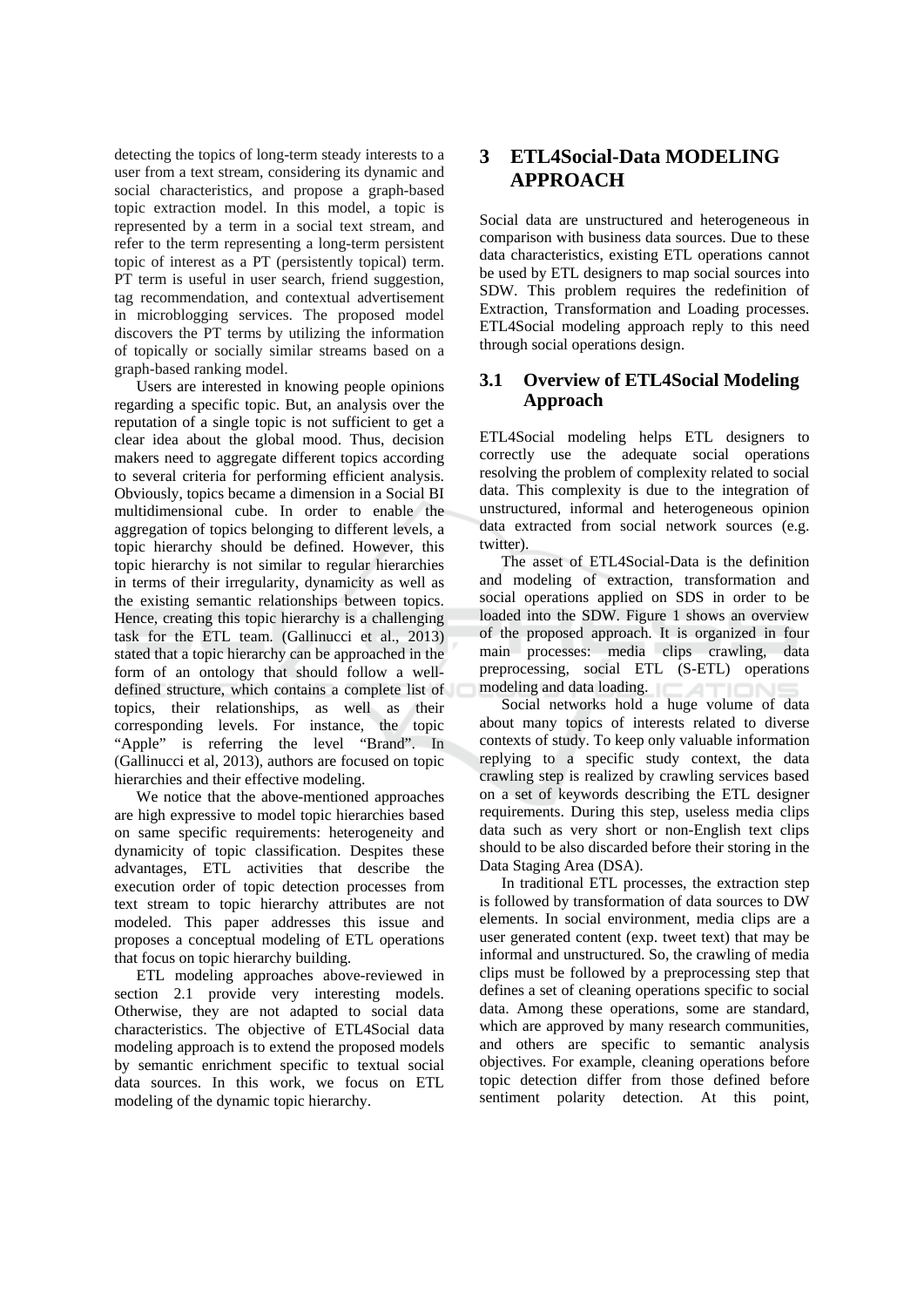preprocessed media clips data stored in the DSA are ready to the next step: Transformation.

The transformation process is realized through the execution of a set of operations. This process is defined by transformation rules that map data sources to SDW. Existing ETL approaches designed standard transformation operations which are not adapted to social data characteristics and not deal with semantic analysis aspect. In ETL4Social, two types of social operations are proposed: (1) standard and  $(2)$  semantic. In type  $(1)$ , only data stored in DSA are used to determine SDW elements. Otherwise, type (2) uses other external resources (e.g. domain ontology) to semantically enrich data sources in order to be transformed into target data (e.g. topic detection, semantic polarity).

The final process of our approach is the loading of data into SDW. It consists on data verification steps before its insertion in the SDW.



Figure 1: Overview of ETL4Social Modeling Approach.

The literature indicates that the BPMN standard is well adapted to model ETL activities. Also, it allows covering a deficit of communication that often occurs between the design and implementation of business processes. We choose this standard to design social extraction, transformation and loading operations as business processes.

### **Definition of DWB Schema from**  $3.2$ **Social Sources: Case of Twitter**

In the literature, many approaches are interested to decision analysis of twitter social data and they propose many multidimensional views of twitter SDW schema. These schemas were designed based on the Twitter Data Warehouse schema presented in (Rehman et al., 2013). In this schema, TweetFact and UserFact are defined as facts according the dimensions Time, Date, Tweet, and User.

A tweet object is known as the basic atomic building block of all things in Twitter. Tweet is also known as a "status update". In fact, it is a message which may include texts, links, photos, or videos, that may be embedded, replied to, liked, or deleted. Thus, a tweet may be a rich source of information through which users express their feelings and opinions on every topic of interest. A tweet object stores several data fields that can be assigned directly or by semantic enrichment as fact/measures, dimensions or dimensional hierarchies. We think on extending the described twitter DW schema by semantic analysis elements. This enrichment integrates semantic attributes specific to new analytical aspects including sentiment analysis, study context and topics of interest. Figure 2 shows the resulted semantic twitter SDW schema, in which SentimentDim. ContextDim and TopicDim are defined as semantic dimensions attached to the analysis subject TweetFact. SentimentDim attributes contains information about tweet sentiment (e.g. high positive, positive, low positive) and its polarity, i.e. positive, negative or neutral. ContextDim attributes are related to the context of study and its relevance. As shown in our proposed semantic twitter SDW schema, TopicDim is different from other dimensions. It is presented without attributes because it has dynamic hierarchy structures that can be designed according to the study context specified by ETL designer (Gallinucci et al., 2013).

Semantic dimension attributes are derived by the execution of ETL operations on the textual social data source. Due to the unstructured and informal texts available in social networks, their extraction. transformation and loading into SDW attributes is a complex task. Our objective is to define social ETL operations. In this paper, we insist mainly on those specific to topic dimension attributes and hierarchies. This work is an extension of our previous work (Walha et al., 2016), which describes a lexicon approach that determines sentiment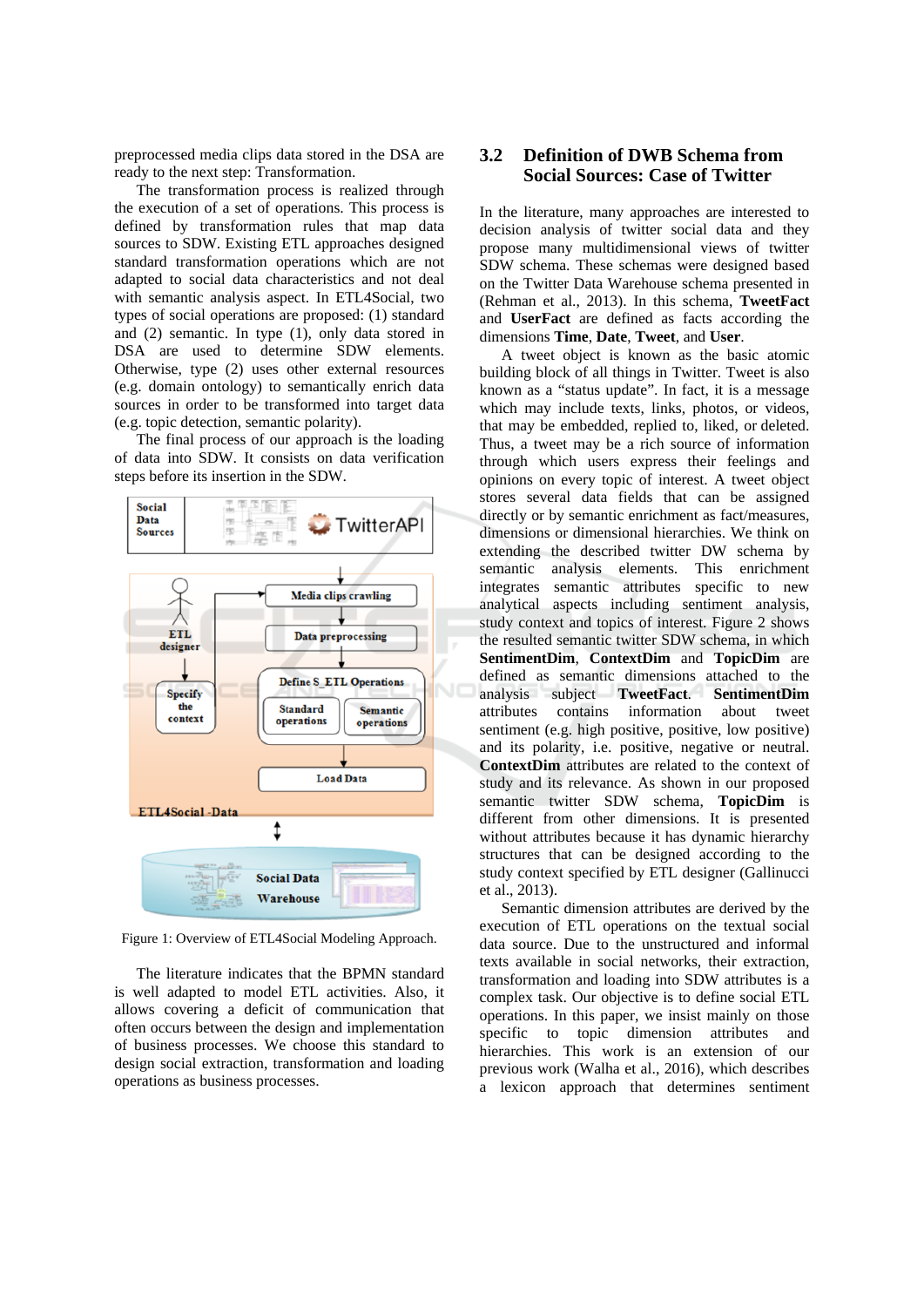

Figure 2: Multidimensional schema for Twitter SDW.

 $\neg$ NC

dimension attributes. ETL4Social operations will be detailed in the next section.

**AND** 

## **ETL4Social-Data OPERATIONS**  $\overline{\mathbf{4}}$ **MODELING**

ETL4Social-Data handles the modeling of ETL operations applied on SDS in order to be loaded into the SDW. These operations deals with data crawling from social sources (e.g. twitter). Data crawling is realized according to the analysis context (e.g. internet technology), which is specified by ETL designer. Data sources are then cleaned by means of preprocessing tasks. To be adapted to SDW, a set of standard and semantic ETL operations are applied on data. Finally, they are loaded into the SDW.

#### $4.1$ **Extract Media Clips Data**

This process aims to crawl the web for media clips extraction according to the analysis domain specified by ETL designer. Based on keywords related to the study context, a set of queries are then formulated and sent to web crawlers, whose goal is to retrieve media clips in the scope of the subject

area. As response to these queries, we obtain a huge number of media clips. Otherwise, these data may include a set of useless media clips, which will be discarded before its storing in the DSA. Figure 3 summarizes media clips crawling operation tasks: query formulation, query execution, discarding useless clips and saving.



Figure 3: BPMN Model of Media Clips Crawling Operation.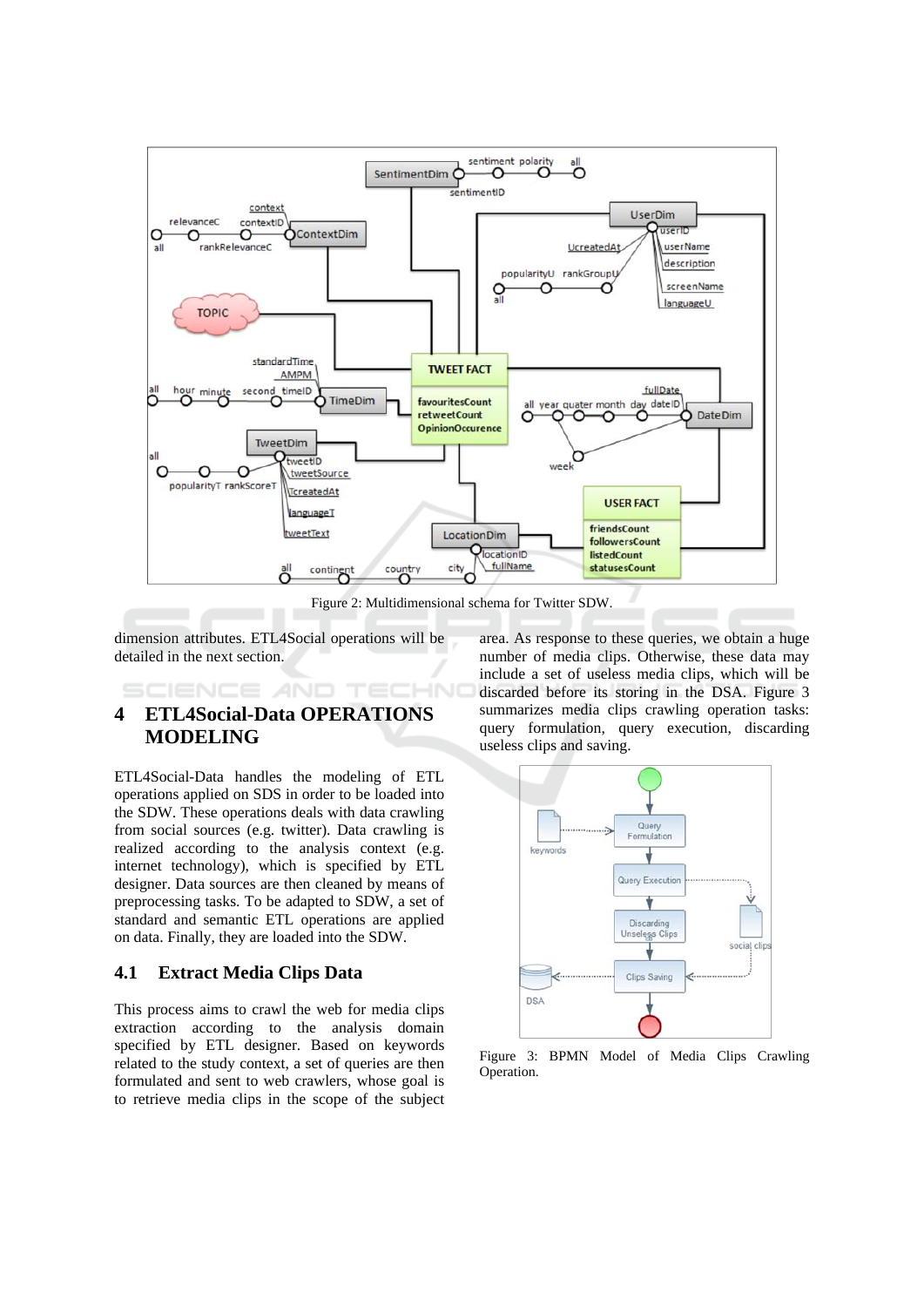**Example: Twitter Statuses Crawling is the Media** Clips Crawling operation for twitter. Twitter Streaming API is a social crawler used to search for ETL designer queries, a list of statuses that could store information about user, his friends and followers, tweets published by a user, geo-location and date information, etc. The crawling results may store useless information. At this level, we offer to ETL designer tasks that allow him to discard useless statuses. Useless Data Removing activity is presented in figure 3 by a BPMN subprocess element. Figure 4 depicts some tasks including discard retweet statuses or those having very short or non-English text. The semi-structured statuses are then transformed into a structured form and then stored in the DSA.



Figure 4: BPMN Expanded Subprocess for Discarding Uselss Statuses Activity.

#### **Preprocessing of Media Clips Data**  $4.2$

Detection valuable semantic information from unstructured and informal text requires its cleaning. Preprocessing is a crucial step before performing any standard or semantic processing.

According to the literature, the majority of preprocessing techniques applied on formal text insist mainly on cleaning tasks, i.e. remove diacritics (e.g. accents, unknown characters), URLs, and punctuations and stops words, etc. Otherwise, UGC available on social data is informal and may contain other information that may later cause problems in semantic detection process. For preprocessing operation of social data clips, the existing cleaning techniques are insufficient and should be extended by other tasks according to ETL modeling objectives. Media Clips Preprocessing operation is then summarized by the following tasks: Get text field, clean text, remove useless data and save preprocessed text. Figure 5 depicts the generic BPMN model specific to this operation.

**Example: Tweet Preprocessing Operation before** Topic Detection. In order to transform a tweet text into topics in the SDW, we apply the well-known existing cleaning techniques on the tweet text followed by the removing of opinion words, their modifiers and emoticons, which are useless for topic detection. Figure 6 illustrates the tweet text preprocessing tasks before topic analysis process. The preprocessing steps of textual media clips provide structured information enriched by semantic data. The following section details transformation operations in order to reach SDW elements.



Figure 5: BPMN Model for Media Clips Preprocessing Operation.



Figure 6: BPMN Model for Tweet Preprocessing Operation before Topic Detection.

### **ETL4Social Data Transformation** 4.3 **Processes**

Transforming data from their social sources to the correspondent DWB elements is a complex task. This complexity increases when we think about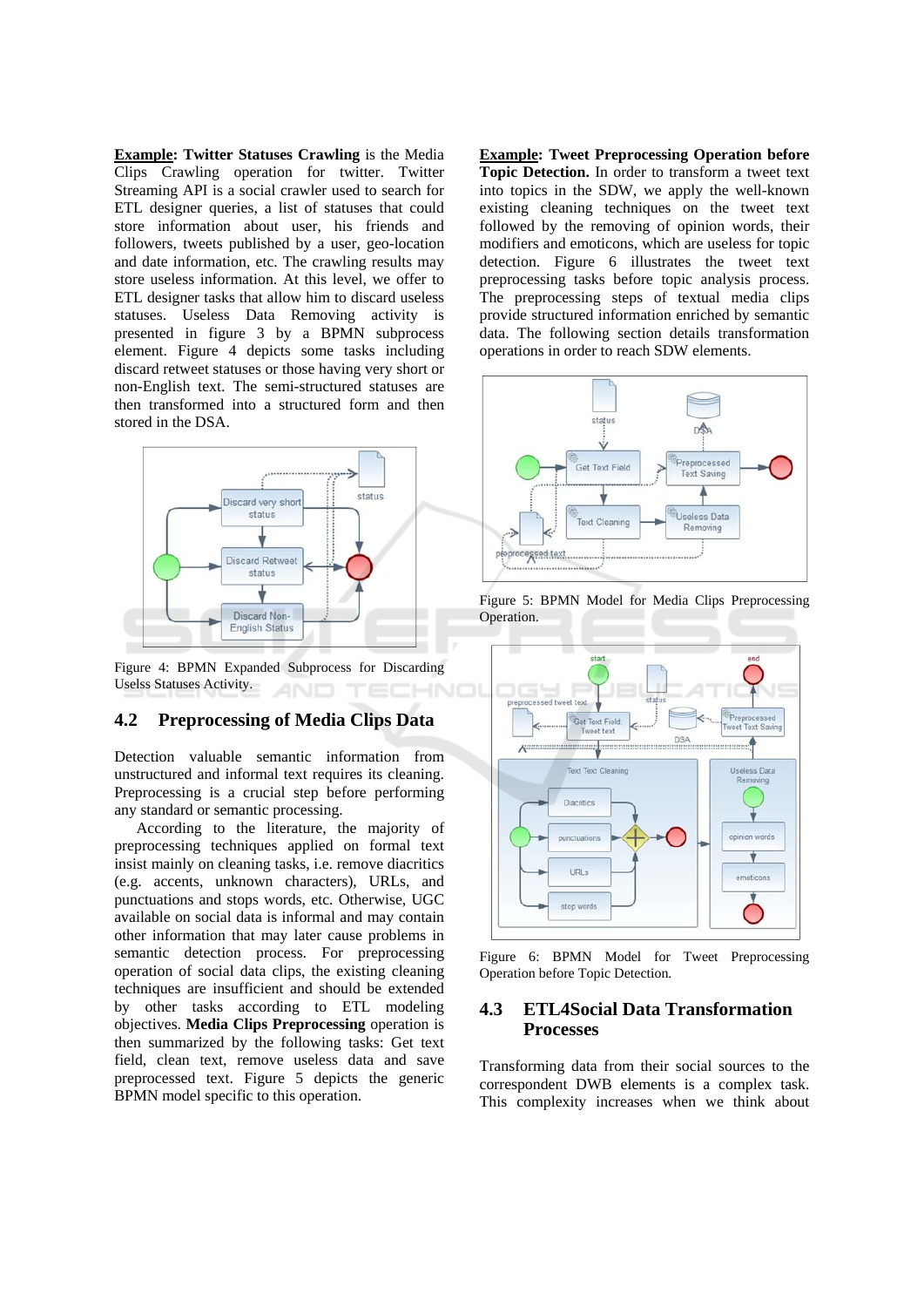transforming social text, considering their dynamic and informal characteristics into semantic dimensions. In this section, we detail the definition and modeling of data transformation operations specific to ETL4Social modeling. Operations are distinguished into standard and semantic operations. Standard means applying atomic or composite transformation rules on data sources to be associated to SDW. For this transformation type, input data are sufficient to determine the target elements. Otherwise, semantic operations are determined by using external resources including domain ontology, and lexical dictionary, which ensure the semantic enrichment of SDS in order to handle SDW opinion elements, such as sentiment polarity and topics.

## **4.3.1 Standard Operations**

The objective of standard operation is to map data sources fields to SDW elements. We propose a definition and modeling of standard operations specific to social data.

Social Standard Transformation operation aims to associate each stored status fields into the correspondent SDW attribute(s) without the use of external resources. It starts by getting input field(s) and output attribute(s), which are already defined in the correspondence table (CT), ensures the mapping of data sources to the target attributes based on a set of transformation rules and finally it inserts data in the DSA. These steps are shown in figure 7 as the succession of the following activities: get input field(s), get output attribute(s), field-attribute mapping and data insertion.



Figure  $7:$  BPMN model for Social Standard Transformation Operation.

**Example:** Determine Tweet Popularity is a social standard transformation operation. It is applied on tweet text field (source) to determine the values of **TweetDim** attributes<sup>.</sup> rankScoreT and popularityT. These attributes are absent in the source table (tweet). To detect their values, we

define a set of tasks applied on tweet text. Figure 8 details the execution order of these tasks. The value of rank is then calculated based on **favoriteCount**, and retweetsCount values following the score formula (1). According to the resulted score, the popularity (pop) is derived based on a set of criteria defined in (Rehman et al., 2013). rank and pop are respectively associated to **rankScoreT** and popularityT attributes of the dimension tweetDim.

rankScore= RetweetCount\*80+FavoriteCount\*20 (1)



Figure 8: BPMN Model for DetermineTweetPopularity Operation.

## **4.3.2 Semantic Operations**

Textual clips available in social data sources are unstructured in comparison to structured fields in business data sources, but it can provide valuable semantic opinion information. In twitter SDW (figure 2), we have three semantic dimensions: **ContextDim, TopicDim and SentimentDim.** These dimensions data are determined from tweet text, after applying semantic transformation operations.

Semantic Social Mapping is a transformation operation that occurs when we want to associate semantic data derived from input text to semantic dimensions attributes. These data are determined by querving external resources, like domain ontologies, dictionaries, etc. Semantic\_Social\_Mapping is modeled by the following activities (presented in figure  $9$ :

- $\blacksquare$ Get input text
- Get dimension attributes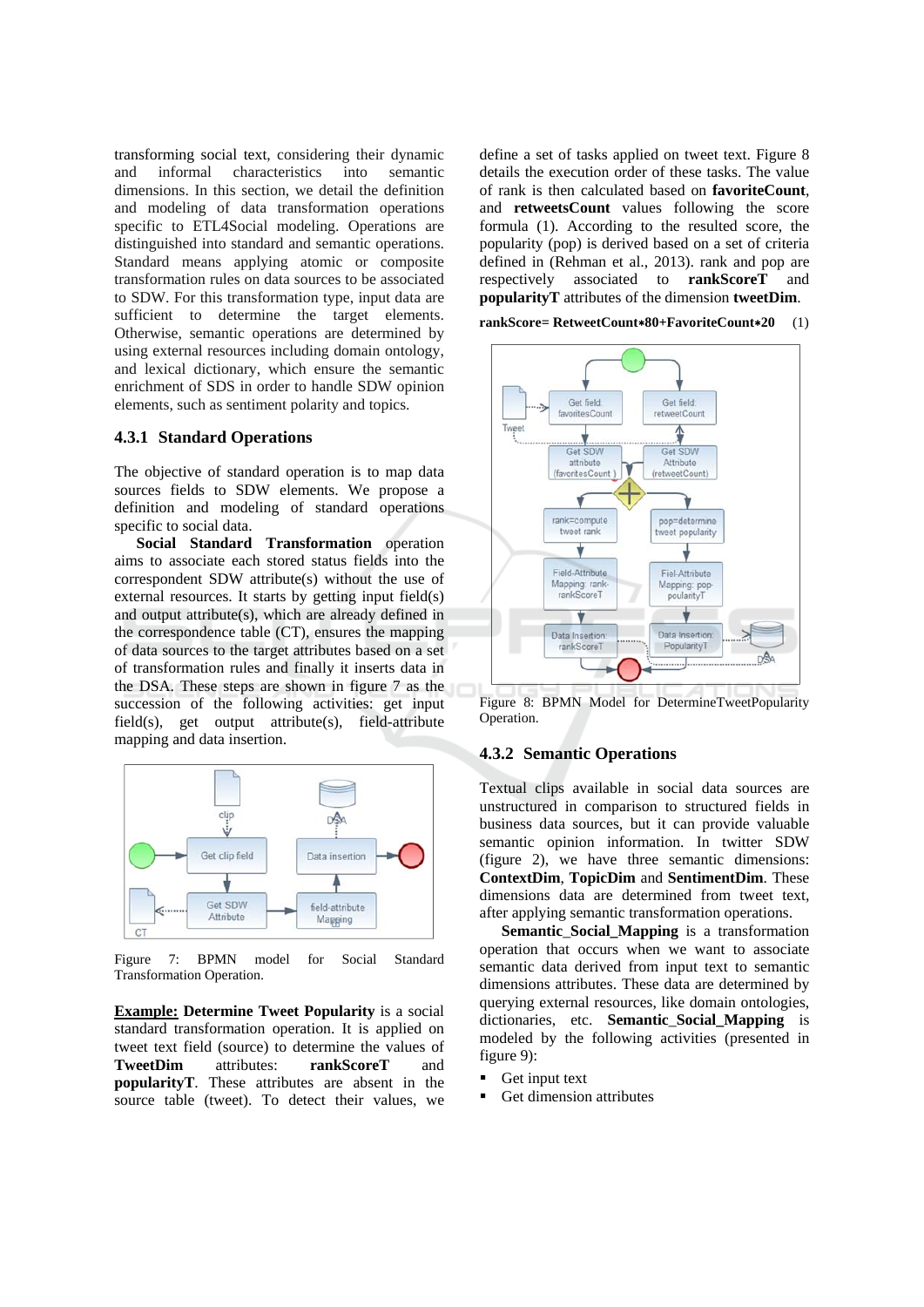- Semantic enrichment: clips enrichment is realized through asking external resources, which detect semantic information of the input text.
- applying Semantic social mapping:  $\blacksquare$ transformation rules that determine the instances of dimension attributes.
- Data insertion: associate the obtained data to the correspondent attributes.

In this paper, we propose to define and model the main Semantic Social Mapping operations of the dimension **TopicDim**, which is a dynamic dimension (as described in section  $3.2$ ) in comparison to other semantic dimensions. Indeed, many possible hierarchies may be defined in **topicDim.** The absence of this dimension attributes in twitter SDW schema is justified by their variation from one study context to another one. For example, in a commercial context, attributes may be company, product, type product, category product, etc. In politic context, none of those attributes mean anything. In this case, a topic may be people or political event, etc.



Figure 9: BPMN Model of Semantic Social Mapping operation.

Topic Semantic Social Mapping starts by entities detection. After studying the existing platforms, we choose Thomson Reuters Open Calais service (Calais, 2016), which is sophisticated to automatically analyze and tags input text to pinpoint relevant data contained within the text, including products, people, companies, political events, city and country. Topic detection is followed by entities data transformation in order to be affected to topicDim attributes, which are based on a Topic Correspondence Table (TCT). Its role is to associate each entities field to its correspondent attribute in

the SDW. Table 1 is TCT example that enumerates some detected entities specific to the context "internet technology" and their correspondent elements in topicDim.

 $In$ the following. we will detail Semantic Social Mapping transformation operations for two examples of Topic hierarchies: Product Brand and Product Category.

Table 1: TCT example for "internet\_technology" context.

| <b>Entity Field</b> | <b>SDW Attribute</b> | <b>Example</b> |
|---------------------|----------------------|----------------|
| productName         | Product              | "iphone 5"     |
| productType         | Type                 | "Electronics"  |
| companyName         | <b>Brand</b>         | "Apple"        |
| operatingSystem     | Operating system     | "Paris"        |

## **Example 1: Topic Semantic\_Social\_Mapping for** the hierarchy "Product\_Brand".

According to the hierarchy definition proposed in (Gallinucci et al., 2013), Product Brand hierarchy is defined as follows:

- Hierarchy Name: Product Brand
- Levels={Product, Brand} with Product>Brand
- Relation(Product, Brand, hasBrand)

**RPMN** model specific  $\mathsf{to}$ **Topic Semantic Social Mapping** (figure 10) illustrates the execution order of tasks specific to the hierarchy Product Brand. The first step is to determine from the entity fields correspondent **TCT**  $t_0$ Product Brand attributes, i.e., product and brand. According to these fields, a query is then formulated. OpenCalais service executes this query and returns a list of entities. Tables 2 and 3 respectively enumerate entities examples specific to "product" and "company" types for the study subcontext "smartphone". The next step consists on realizing the mapping between entity fields and hierarchy attributes. For Product Brand hierarchy, the principle is to search for each product type its correspondent company name, by querying DB pedia ontology. Yet, if the relation "hasBrand" exists between productName and companyName instances, the join between the two entities product and company is recommended. Finally, the next step is between entity the mapping fields and Product Brand hierarchy attributes. ProductName and companyName are respectively mapped to the attributes Product and Brand.

Table 2: Examples of entities of type product.

| <b>EntityName</b>    | <b>EntityType</b> | <b>ProductType</b> |
|----------------------|-------------------|--------------------|
| iphone 5             | Product           | Electronics        |
| samsung<br>galaxy J7 | Product           | Electronics        |
| nokia 3              | Product           | Electronics        |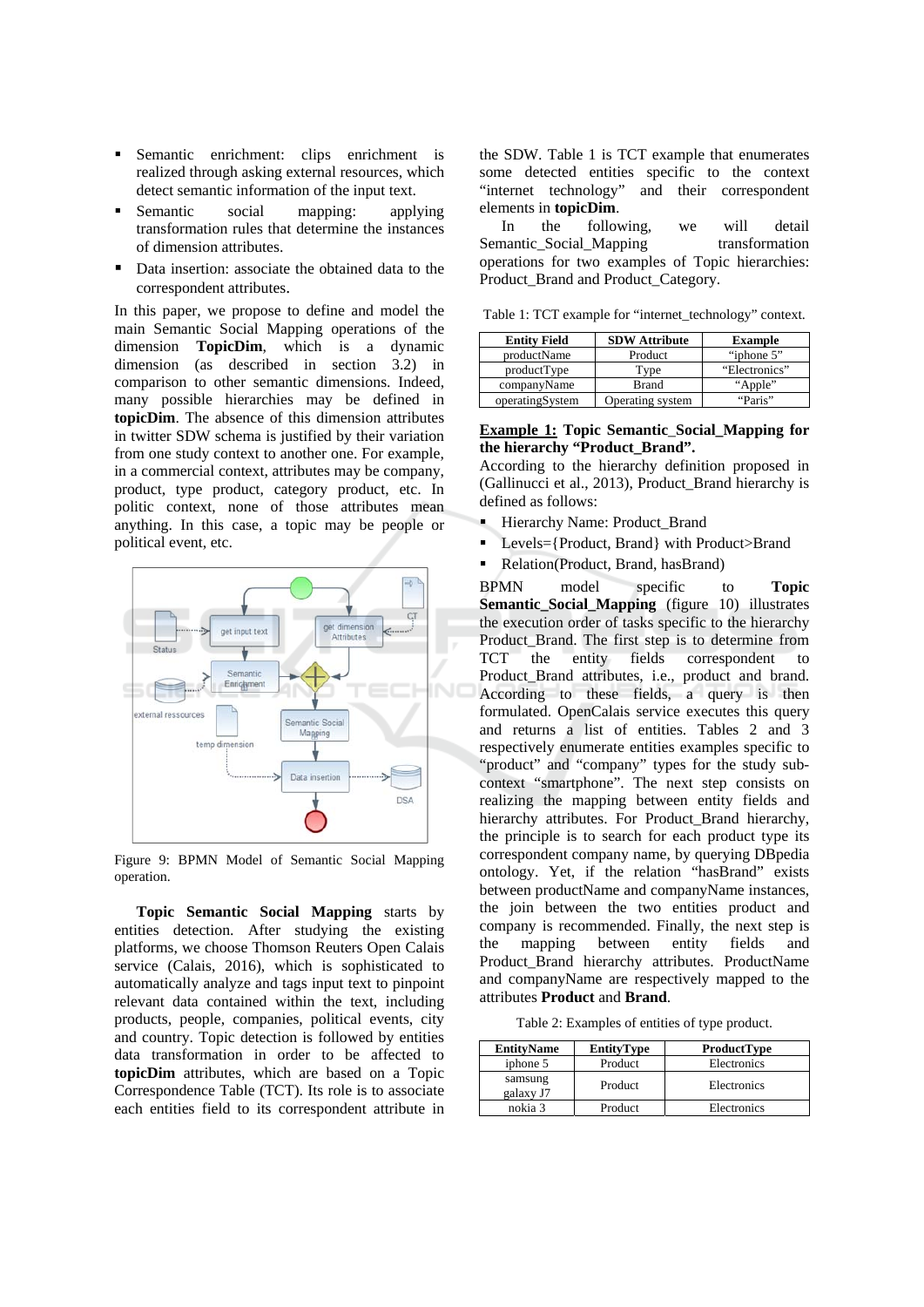

Figure 10: BPMN model for Semantic Social Mapping for Product\_Brand.

Table 3: Examples of entities of type company.

| <b>EntityName</b> | <b>EntityType</b> | <b>FullName</b>               |  |
|-------------------|-------------------|-------------------------------|--|
| apple             | Company           | apple Inc.                    |  |
| samsung           | Company           | samsung electronics<br>CO.LTD |  |
| motorola          | Company           | motorola solutions, Inc.      |  |

**Example 2: Topic Semantic Social Mapping for** the "Product\_Category". hierarchy The Product\_category hierarchy is defined as follows:

- Hierarchy Name: Product\_category  $\blacksquare$
- $\blacksquare$ Levels={Product, Category, with Type} Product>Category, Category>Type.
- $Relation\{R1, R2\}$ : R1{(Product, Category), hasCategory} R2{(Category, Type), isOfType}

The goal of Semantic Social Mapping of Product\_category is to associate data detected from tweet text to **Product\_category** attributes. The BPMN model proposed for this operation is illustrated in figure 11. As in the example 1, it starts by detecting product entities. Table 2 mentions instances of products. As input, a product is characterized by its name and its type. For the **Product\_category**, a product is characterized by three parameter levels, i.e., product, Category and Type. Table 4 mentions some instances of the product category hierarchy table.

**Semantic Social Mapping** for the Product\_category aims to realize the mapping between instances mentioned in table 2 (source) and those of table 4 (target). By way of comparison

between contents of the two tables, it may be noted that Category information is absent in the first one. This information may be stored in a domain ontology and accessible by applying the relation R1, i.e., hasCategory, to the productName. The resulted value is associated to the parameter InterCat. Then, R2, i.e. isOfType, is then verified between InterCat and ProductType. In case of existence, the mappings between productName and product, InterCat and Category, productType and Type are then permitted.



Figure 11: BPMN Modeling of Semantic Social Mapping for Product\_category.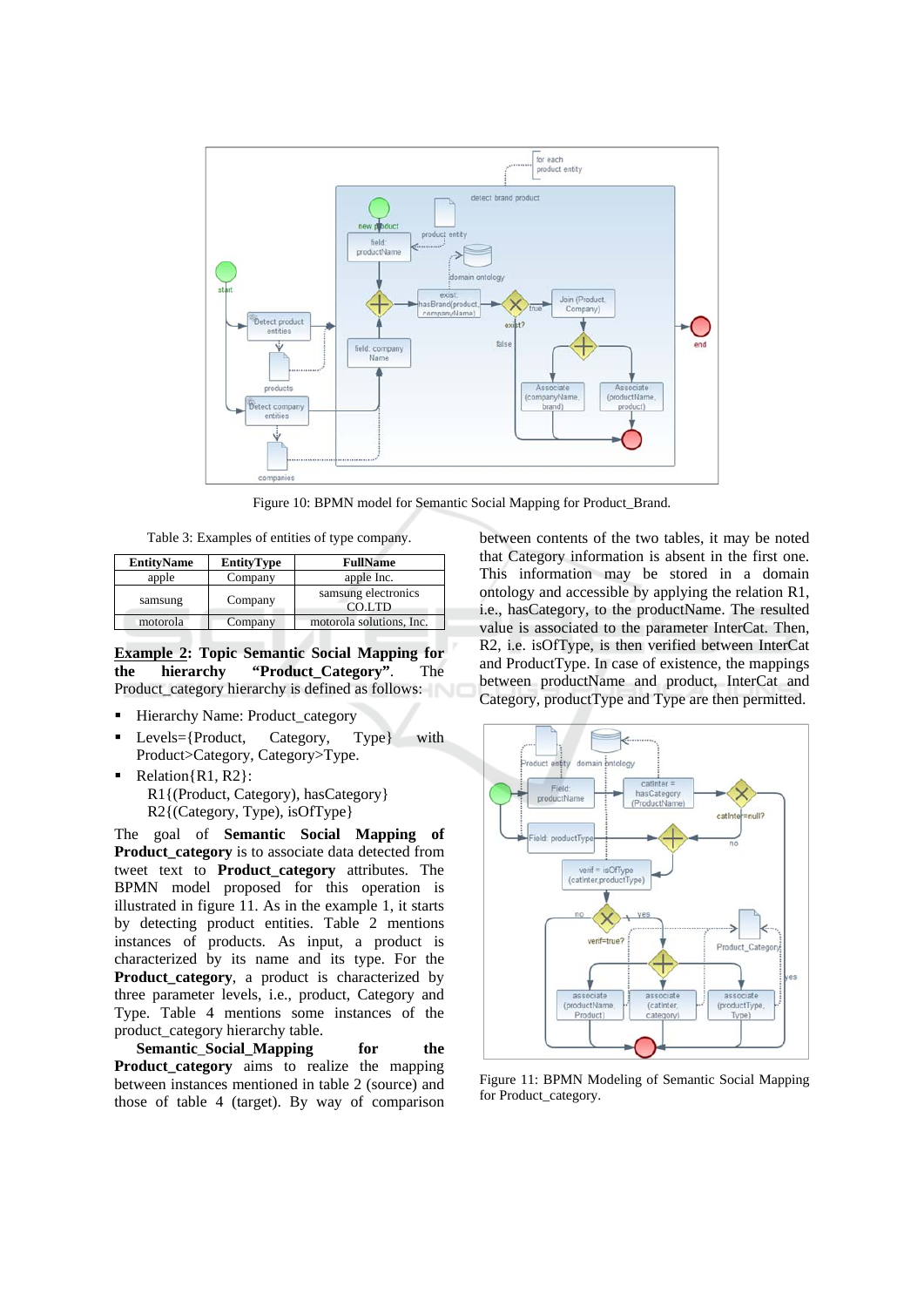|  |  |  |  |  |  |  |  |  | Table 4: Example of Product_category hierarchy table. |  |
|--|--|--|--|--|--|--|--|--|-------------------------------------------------------|--|
|--|--|--|--|--|--|--|--|--|-------------------------------------------------------|--|

| Product           | Category        | Type        |
|-------------------|-----------------|-------------|
| iphone 5          | smartphone      | electronics |
| ipad              | tablet computer | electronics |
| samsung galaxy J7 | smartphone      | electronics |
| moto 5            | smartphone      | electronics |

## **ETL4Social OPERATIONS**  $\overline{5}$ **META MODELING**

ETLASocial data is a set of Extraction. Transformation and Loading processes applied on social data to reach SDW. A process is composed of data operations. In the previous sections, ETL4Social operations are modelled by BPMN diagrams. Figure 12 depicts the meta-model for ETL processes, which extends BPMN 2.0 meta-model. A BPMN diagram is designed by BPMN base elements that are classified into Flow objects, Connecting objects, Swimlane and Artifacts (BPMN, 2011).

ETL4Social operations are modelled by succession of activities started by a start event and finalized by end event. Activities are categorized into atomic and compound. An atomic activity (e.g. map, convert, join, etc.) are presented as task in BPMN diagram. Otherwise, a compound activity (e.g. Discarding Useless Clips defined in figure 3) is illustrates by a sub-process, which is an **Activity** that encapsulates a **Process** that is in turn modeled by Activities, Gateways, Events, and Sequence Flows. In ETL4Social operations models, activities are inter-related through sequence flows. A Sequence Flow is used to show the order in which activities will be performed in a process. Many sequence flows may be related to an activity. The gateway is then used to control the divergence and convergence of sequence flows in an operation process. Thus, it may determine branching, forking, merging, and joining of paths. Gateway internal markers indicate the type of behaviour control, including parallel, exclusive, inclusive, based-event. and complex gateways. During the execution of an ETL4Social operation activity, events are something that may happen during. These Events affect the flow of the model and usually have a cause *(trigger)* or an impact (*result*). There are three of events: start, beginning and end.

In ETL4Social operation, processes often require data in order to be executed. In addition they may produce data during or as a result of execution. Data requirements are captured as Data Inputs and Data **Outputs**. In addition to these two types, Data may be data object or data store. Data Objects are the

primary construct for modeling data within the process flow. Data Store (e.g. domain ontology) provides a mechanism for **activities** to retrieve or update stored information that will persist beyond the scope of the process. Data are associated to activities through Data association elements, which are connecting objects. Another type of connecting object is association that links information and artefacts with BPMN graphical elements.

## 6 **CONCLUSION AND PERSPECTIVES**

In this work, we are interested to model ETL operations specific to social environment in which social data are unstructured and informal. This approach offers to ETL designer the opportunity to easily integrate social data into SDW.

ETL modeling is based on the explicit knowledge stored in the design step. The ETL4Social data processes modeling as detailed in this paper greatly minimize the complexity and the time allocated to the implementation of extraction, transformation and loading of social operations.

As compared to existing methods which integrate social data in SDW, the power of ETL4Social approach is demonstrated by the proposed generic models that illustrate a succession of operations related to extraction, transformation and loading of text stream to be integrated in semantic dimensions including topic dimension, sentiment and context dimensions.

Taking into account the complexity of ETL processes, the various aspects of ETL processes (control flow, data flow) should be modeled separately. We aim to handle ETL4Social processes as a combination of control and data processes. where control processes manage the coarse-grained groups of tasks and/or sub-processes, and data processes operate at finer granularity, detailing how input data are transformed and output data are produced.

ETL4Social-Data handles the modeling of ETL operations applied on social data sources in order to be loaded into the SDW having static elements. Yet, a SDW schema may contain dimensions having dynamic and fluid structures such as the topic dimension presented in the twitter case study. In the near future, we aim to propose an ETL4Socialschema that ensures the conceptual modeling of ETL with operations dealing **SDW** schema transformation.